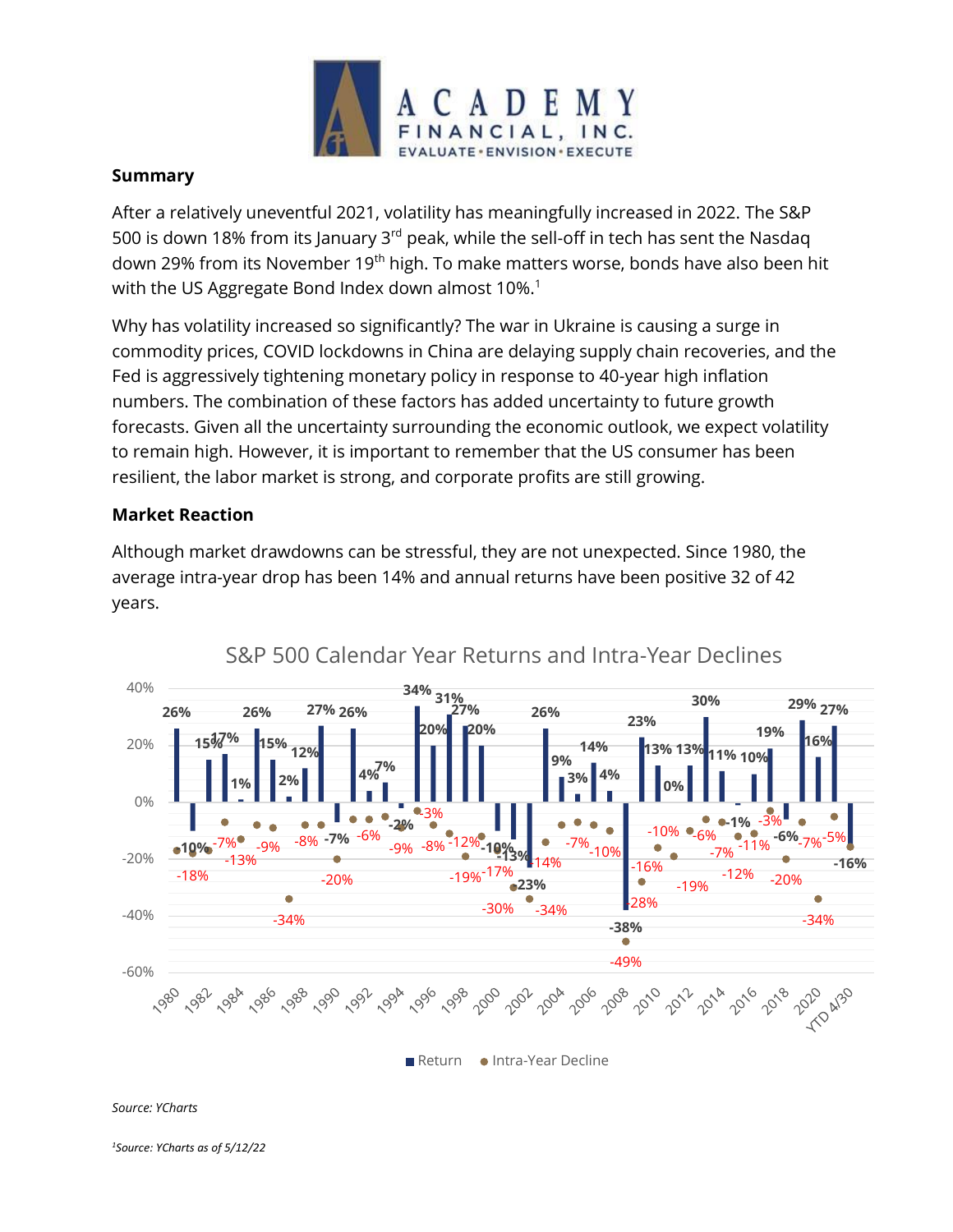The current drawdown in the market is in line with the historical average. However, it is unusual for the year to start like this. 2022 had the 3<sup>rd</sup> worst start to the year for stocks and the worst start to the year for bonds.



*Source: Morningstar as of 4/30/22*

Looking at the other nine worst starts for stocks, the next eight and twelve months average double-digit returns. Through multiple wars, recessions, pandemics, and other crises, the S&P 500 has always recovered and surpassed its prior peak.

| Year            | <b>First 4 Months</b> | <b>Next 8 Months</b> | <b>Next 12 Months</b> |
|-----------------|-----------------------|----------------------|-----------------------|
| 1932            | $-27.2%$              | 26.2%                | 54.6%                 |
| 1939            | $-16.3%$              | 19.0%                | 17.7%                 |
| <b>2022 YTD</b> | $-12.9%$              | ?                    | ?                     |
| 1970            | $-10.4%$              | 16.0%                | 32.1%                 |
| 1941            | $-10.4%$              | $-1.4%$              | $-11.5%$              |
| 1942            | $-10.3%$              | 34.1%                | 61.2%                 |
| 2020            | $-9.3%$               | 30.5%                | 46.0%                 |
| 1973            | $-8.5%$               | $-6.7%$              | $-12.6%$              |
| 1960            | $-8.3%$               | 9.5%                 | 24.2%                 |
| 1962            | $-8.0\%$              | $-0.8%$              | 10.8%                 |
| Average         | $-12.2%$              | 14.1%                | 24.7%                 |

*Source: Morningstar as of 4/30/22*

The fixed income market has largely been reacting to The Fed's response to inflation. The target for the federal funds rate was raised by 0.50% at The Fed's May meeting. It was the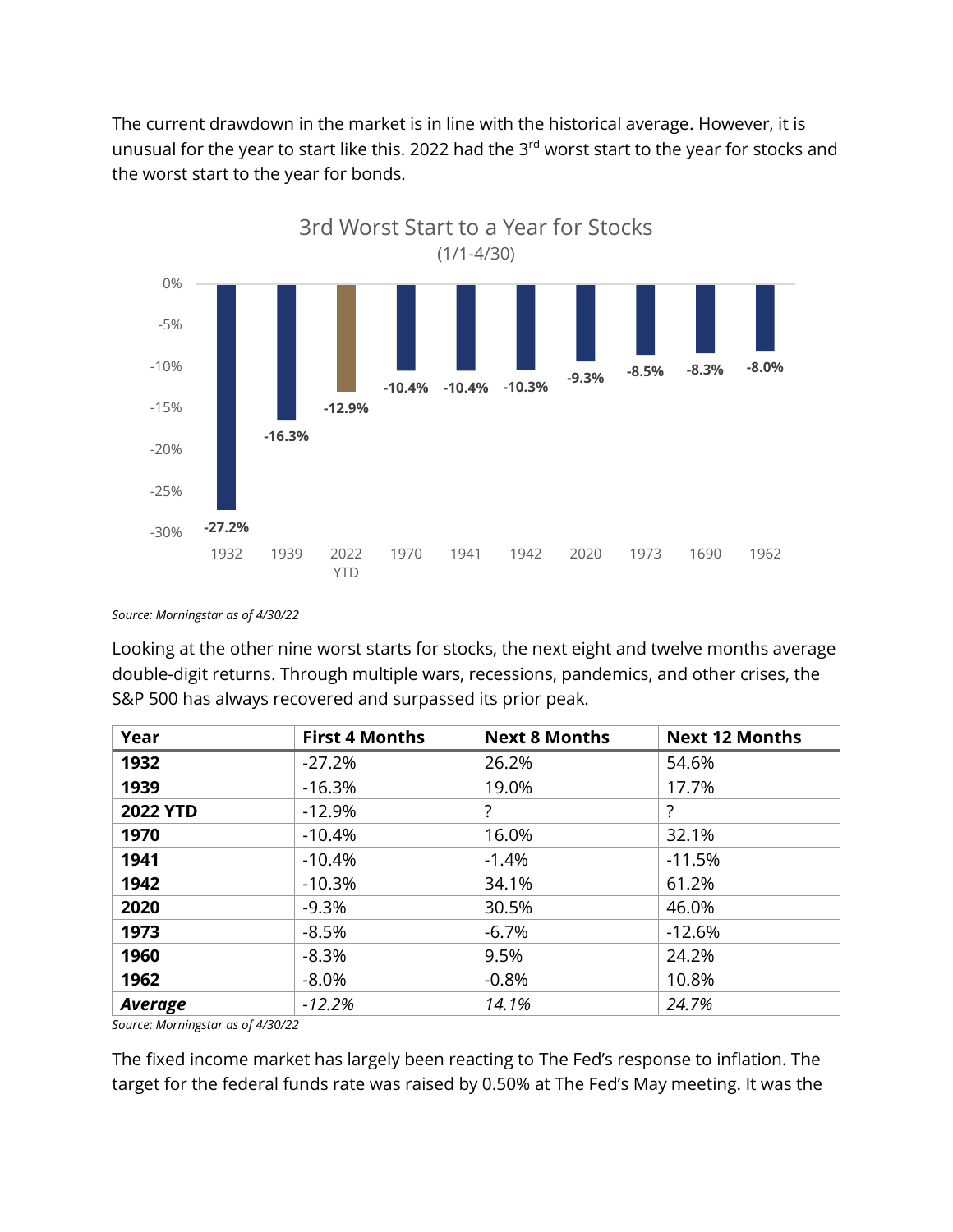first increase of that size in more than 20 years and it is likely that there will be at least two more 0.50% hikes this year. In addition, the Fed announced it will begin the quantitative tightening process in June by allowing bonds on its balance sheet to mature without reinvestment. This policy change in combination with other market risks has led to the worst start to a year for bonds in history.



*Source: Morningstar as of 4/30/22*

Going forward, the increase in interest rates will provide more income and return potential. Historically, returns following the worst starts have almost all been positive. 2022 has certainly been much worse than other similar periods for bonds, but there is potential to recover from this low point as market participants reinvest at higher interest rates.

| Year           | <b>First 4 Months</b> | <b>Next 8 Months</b> | <b>Next 12 Months</b> |
|----------------|-----------------------|----------------------|-----------------------|
| 2022           | $-9.5%$               | ?                    | ?                     |
| 1994           | $-3.6%$               | 0.8%                 | 8.6%                  |
| 1974           | $-3.2%$               | 9.2%                 | 8.6%                  |
| 1981           | $-3.1%$               | 9.7%                 | 17.1%                 |
| 2021           | $-2.6%$               | 1.1%                 | $-8.5%$               |
| 1996           | $-2.3%$               | 6.1%                 | 7.1%                  |
| 2018           | $-2.2%$               | 2.3%                 | 5.3%                  |
| 1990           | $-1.7%$               | 10.9%                | 15.2%                 |
| 1937           | $-1.4%$               | 3.0%                 | 6.7%                  |
| 1987           | $-1.1%$               | 3.9%                 | 7.3%                  |
| <b>Average</b> | $-3.1%$               | 5.2%                 | 7.3%                  |

*Source: Morningstar as of 4/30/22.*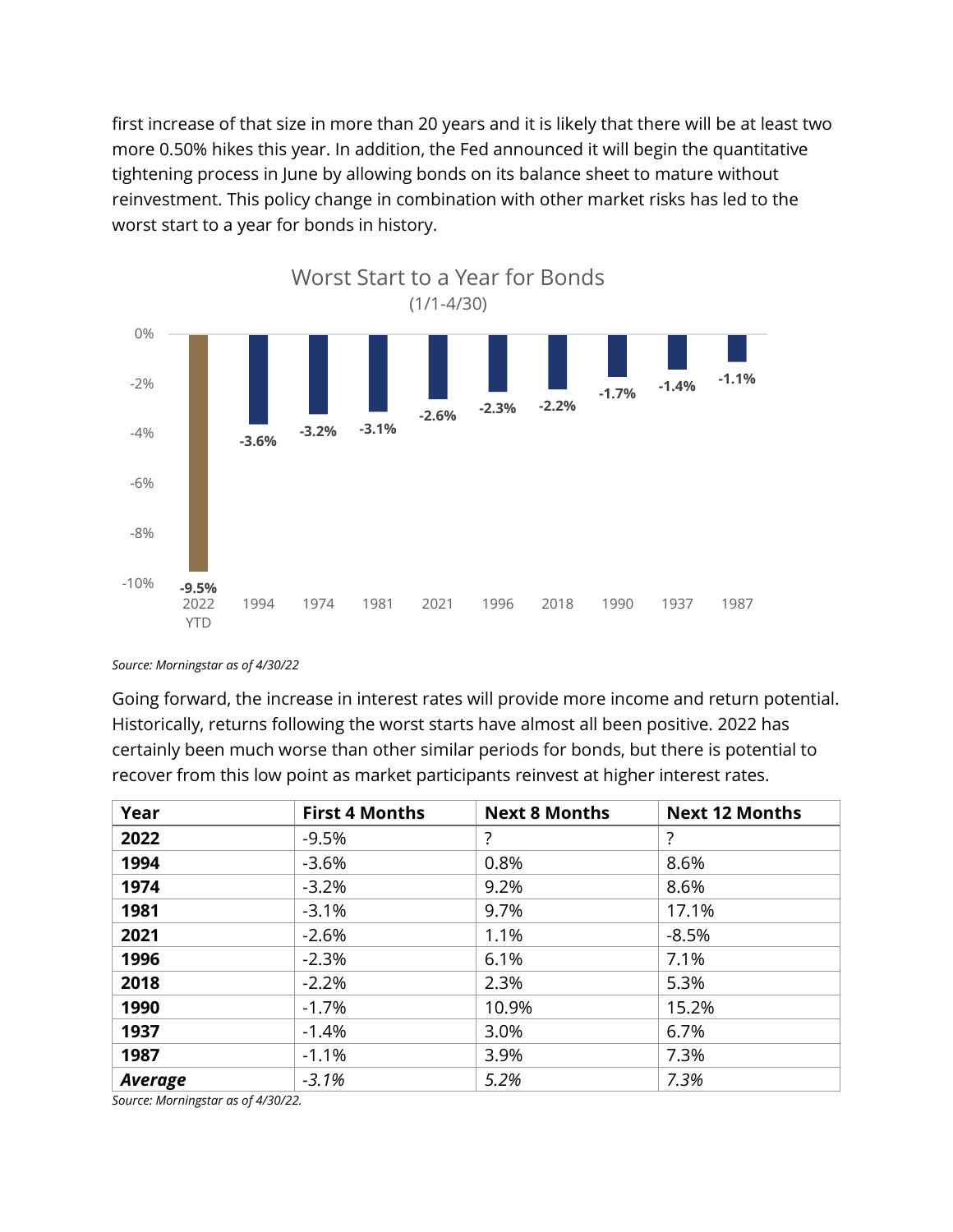When the market is down, it can be useful to remember the importance of portfolio construction. Diversification allows investors to capture upside while reducing risk for better risk-adjusted returns. A portfolio of invested in 100% stocks at the peak in October 2007 did not recover from the Great Financial Crisis bear market until April 2012. However, a 60/40 portfolio recovered a year and a half earlier in November 2010.



Diversfication During Downturns

*Source: YCharts. 100/0 portfolio is composed of SPY. 60/40 portfolio is composed of SPY and AGG.*

## **What Should You Do?**

- *Maintain composure and stick to your investment plan.* The team at Academy Financial builds portfolios and financial plans assuming that there will be market drawdowns. It is extremely difficult to predict when they will happen but utilizing a disciplined process can produce asset growth and downside protection.
- *Stay invested when you feel the worst* sentiment does not have a great track record for guiding investor behavior. Since 1970, average one-year equity returns following peaks in consumer sentiment were 4.1%, but average returns following the bottoms in sentiment were 24.9%.<sup>2</sup> In our view, investors should be thinking less about how much further markets will fall and more about what could cause a positive shift and how to position correctly for that change.
- *Reach out to your Academy Financial Planner* we want to make sure you feel confident with your assets. If you have questions, are interested in adding more protection, or want to review your long-term plan, don't hesitate to contact us.